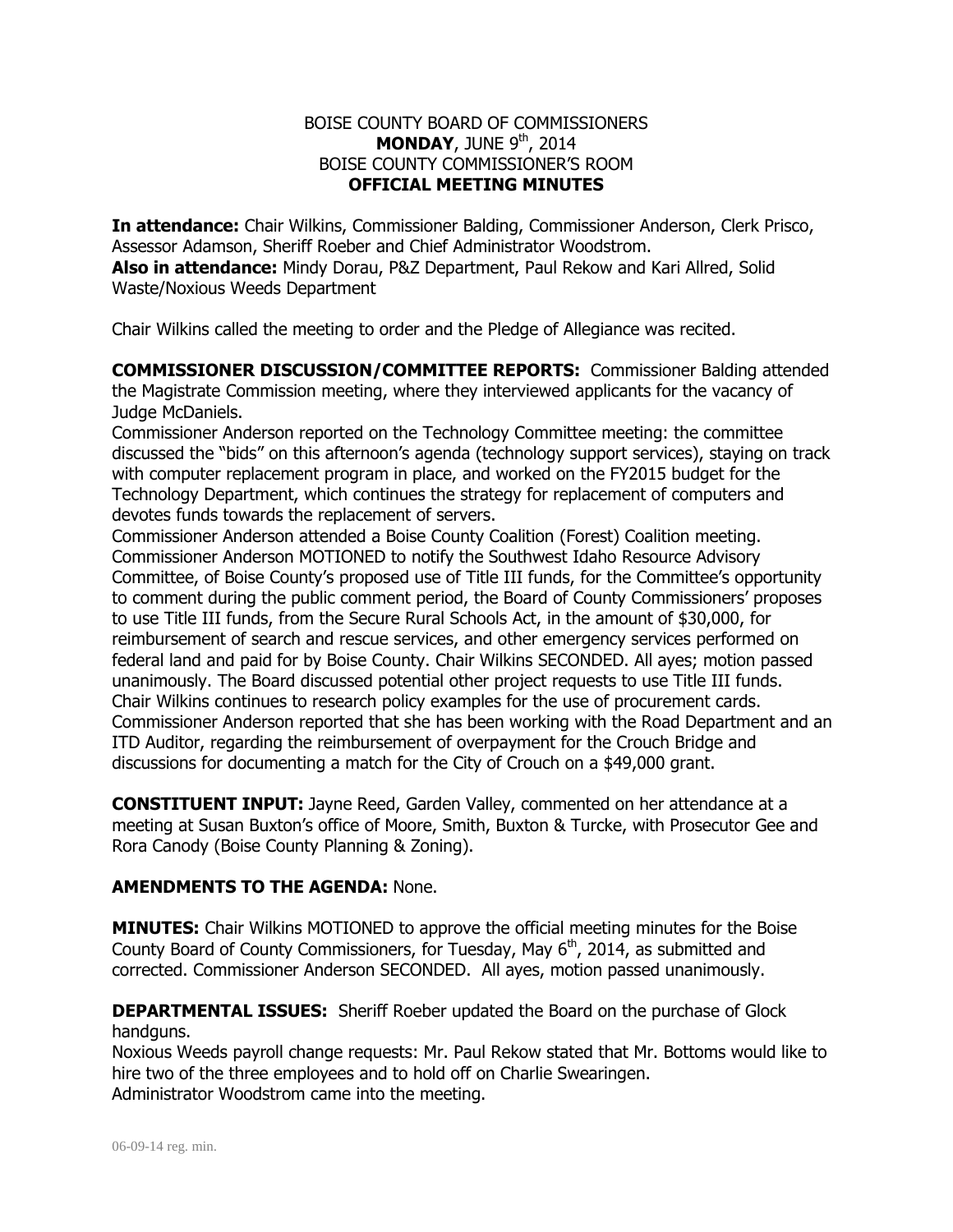Commissioner Anderson MOTIONED that they approve the payroll addition for Gary Hampton, Noxious Weeds, as a seasonal, part-time temporary employee at the hourly rate of \$10.41. Commissioner Balding SECONDED. In favor: Commissioner Balding, Commissioner Anderson. Opposed: Chair Wilkins, motion passed. Commissioner Anderson MOTIONED to approve the payroll addition for Lisa Kirkland, for Noxious Weed Sprayer, unlicensed, as a seasonal part-time employee, at the hourly rate of \$9.27. Commissioner Balding SECONDED. In Favor: Commissioner Anderson, Commissioner Balding. Opposed: Chair Wilkins, motion passed.

A change order for the Mountain Power contract work was presented by John Roberts, Emergency Manager Coordinator. Commissioner Anderson MOTIONED to approve the Boise County contract change order for Mountain Power Electrical contractor, for the power security project, Change Order #1, to install two indicators, in the Dispatch office, for a contract increase of \$1,418 and a total project amount of \$63,432. Commissioner Balding SECONDED. In Favor: Commissioner Anderson, Commissioner Balding. Opposed: Chair Wilkins, motion passed.

Solid Waste – Change Order – Paul Rekow, Solid Waste Department, spoke about this revision to repair all damage done to the Transfer Station in Horseshoe Bend. Commissioner Anderson MOTIONED to approve the Boise County contract change order, for RC Hayes Construction, for the transfer station addition in Horseshoe Bend, Change Order #2, in the amount of \$11,716.41, revised contract amount of \$61,717.98, pending budget appropriation amendment. Commissioner Balding SECONDED. All ayes, motion passed unanimously.

Road Department – payroll request: Bill Jones, Road Superintendent, presented the payroll change request. Commissioner Anderson MOTIONED to approve the payroll change for Curtis Dill, completing his 6 month probationary period, including both his part-time and full-time hours, and salary at \$14.50, and will now be a "regular" employee with full benefits. Commissioner Balding SECONDED. All ayes; motion passed unanimously.

Clerk Prisco presented a quote from Integra to have all (imaged) documents, that are currently on five CD's, to be indexed and provide a useable format. Commissioner Anderson asked if, once converted, the TIF files will be the property of Boise County. Item tabled until next week. Clerk Prisco requested that the Board consider tabling any action on the request for quote on technology services due to concern over adherence with the noticing requirements and feedback received on Corporate Technology services. Clerk Prisco stated that she spoke with Shelly Tilton, Gem County Clerk, who is currently using Corporate Technologies, and their County is not happy with those services.

Clerk discussed a request from Jim Mairs, Secretary of State's Office, for Boise County Elections Department to evaluate vendor responses to a Request for Proposal on ballot software. The Clerk and Deputy Clerk Loya will be evaluating the information provided by Mr. Mairs. Clerk Prisco stated that her office is currently investigating allegations of electioneering, on election day of the recent primary, at both the Idaho City and Garden Valley precincts.

### **CONTRACTS/AGREEMENTS/GRANTS:** None.

### **DEMAND WARRANTS:** None.

**INDIGENT:** Chair Wilkins MOTIONED to go into executive session under Idaho Code 67- 2345(1)(d), to discuss Indigent case numbers: 11-9-A, 14-05-E and 14-05-F. Commissioner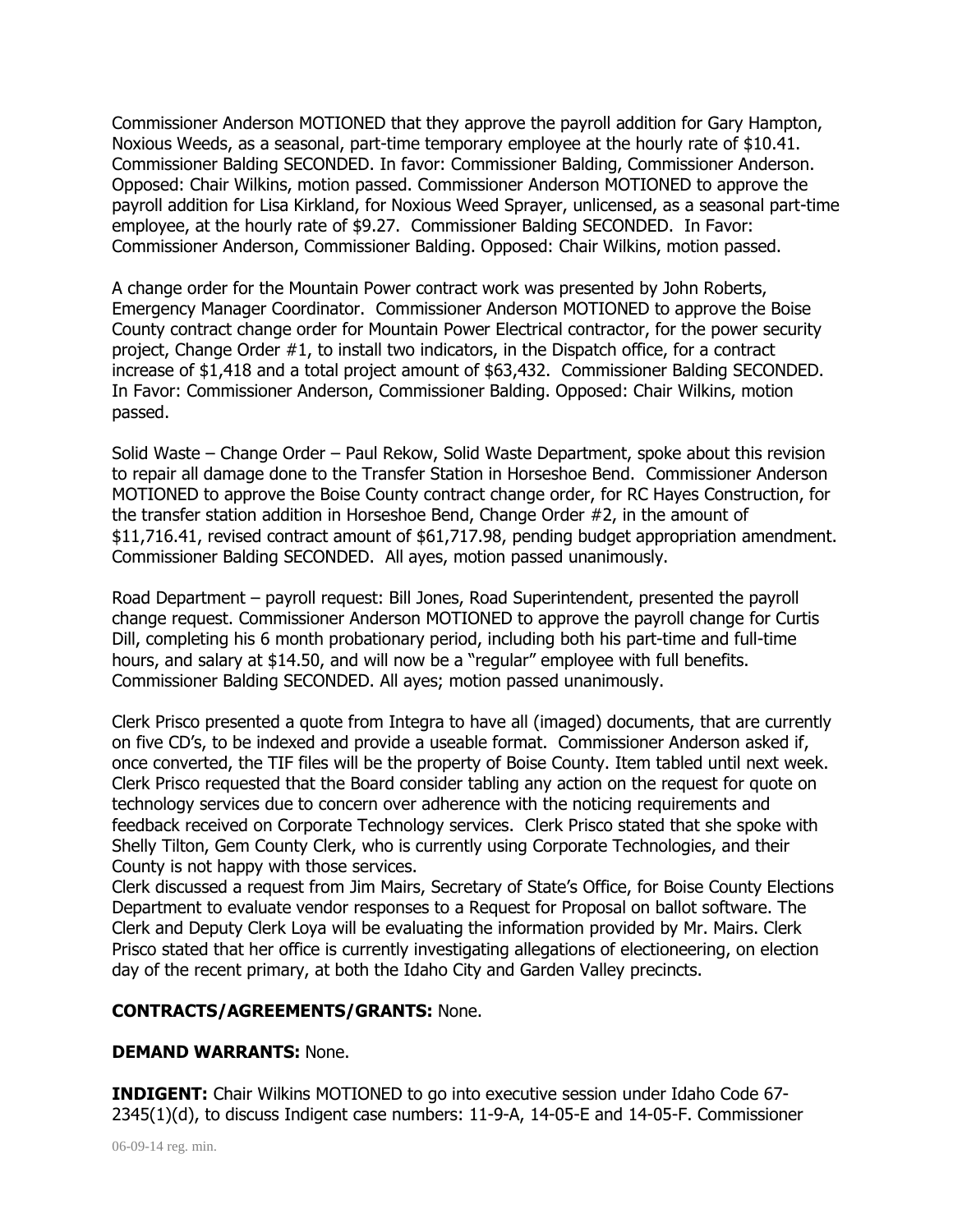Balding SECONDED. Roll call vote: Chair Wilkins-aye; Commissioner Balding-aye; Commissioner Anderson-aye; motion passed unanimously. Coming out of executive session for Idaho Code 67- 2345(1)(d), under Indigent, Chair Wilkins MOTIONED to release the lien on case #11-9-A, sign the lien on case #14-05-F and approve, under suspension for possible other resources, case #14-05-E, and approve the suspension in case of other resources becoming available on case #14-05-F. Commissioner Anderson SECONDED. Roll call vote: Chair Wilkins-aye; Commissioner Balding-aye; Commissioner Anderson-aye; motion passed unanimously.

**PA ISSUES:** Prosecutor Gee updated the Board on a meeting with ITD and Bill Jones, regarding the possibility of ITD taking over the first five miles of the Banks/Lowman Road. Prosecutor Gee discussed a meeting with Susan Buxton, Cherese McClain, and an experienced paralegal, all with Moore, Smith, Buxton, & Turcke and referred to the history between Ms. Buxton and Ms. Jayne Reed. Prosecutor Gee is very enthusiastic about the recommended changes to the draft Unified Land Ordinance, that have come from Ms. Buxton's review of the document, and requested that that an additional \$1,000 be allocated for further review of the document. Commissioner Anderson MOTIONED to extend the Moore, Smith, Buxton, & Turcke contract with Prosecutor Gee, for an additional two weeks and an additional \$1,000, to complete their work on the ULO (Unified Land Ordinance) review. Commissioner Balding SECONDED. Chair Wilkins discussion: are we assured two weeks? Response: That is what was said. All ayes; motion passed unanimously.

Baldwin issue: tabled until next week.

Burser/Gardner update: discussion on using the "Address of record" for contacting the individual. Commissioner Anderson stated that a check from Boise County will be needed for next week, the title company will prepare closing statement for Boise County. Prosecutor Gee attempted to contact Youren property contact again.

Chair Wilkins MOTIONED to go into executive session under Idaho Code 67-2345(1)(f) pending litigation and (1)(b), under personnel. Commissioner Balding SECONDED. Roll call vote: Chair Wilkins-aye; Commissioner Balding-aye; Commissioner Anderson-aye; motion passed unanimously. Coming out of executive session for I.C. 67-2345(1)(b) and I.C. 67-2345(1)(f), pending litigation, we have not yet had our conversation and go back into executive for that, and under personnel issues, the Board was updated by the Sheriff in regards to a personnel issue and we have a letter before us to sign as a directive to Planning & Zoning staff. Chair Wilkins MOTIONED to sign the directive to Planning & Zoning staff, as presented. Commissioner Balding SECONDED. All ayes; motion passed unanimously. Chair Wilkins MOTIONED to go back into executive session under I.C. 67-2345(1)(f), under pending litigation and 67-2345(1)(b), under personnel. Commissioner Anderson SECONDED. Roll call vote: Chair Wilkins-aye; Commissioner Balding-aye; Commissioner Anderson-aye; motion passed unanimously. Coming out of executive session for I.C. 67-2345(1)(f), under pending litigation, a topic was discussed with the Prosecutor and he advised a Board member, under protocol and procedures and under 67-2345(1)(b), personnel issues, staff was presented with a directive from this Board, it was read, and it was ensured that they signed off on it (the document). With unanimous consent, recessed for lunch.

**PA ISSUES CONTINUED:** Gaming Road Map – Prosecutor Gee summarized the information given to the Board last week.

**REQUEST FOR QUOTATION:** Bids for technology services to Boise County were opened by Chair Wilkins, after reading the notice information into the record. Chair Wilkins stated there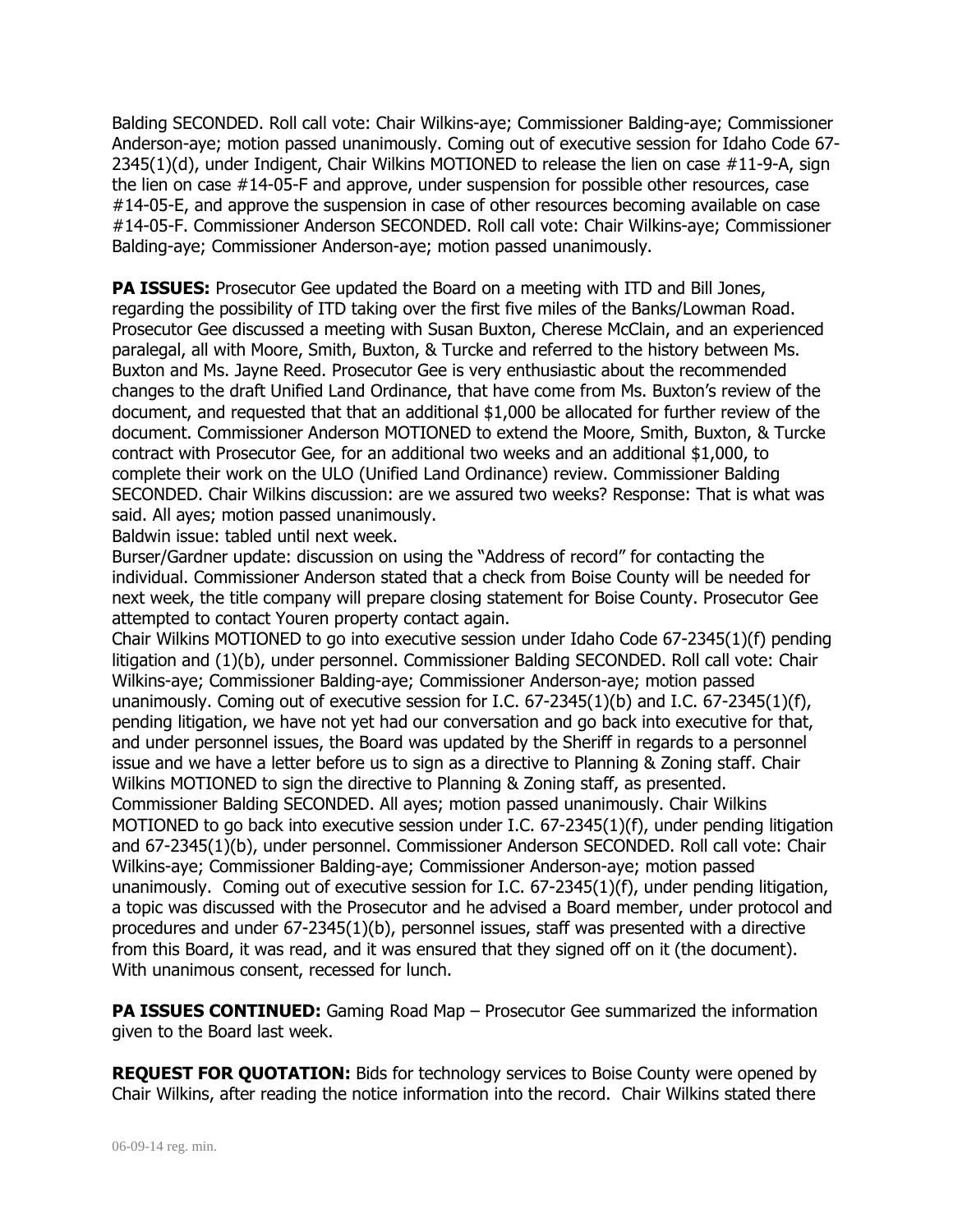are two bids: Corporate Technologies and Computer Arts, Inc. The responses to the request for quotation will be sent to members of the Technology Committee for review.

**ROAD ISSUE:** Members of the Beaubien family appeared before the Board regarding their property and their complaints regarding property damage.

**ARROW ROCK ROAD CONTRACT:** The Board discussed the matter with Prosecutor Gee and Bill Jones, Road Department Superintendent. It was agreed that Prosecutor Gee would draft another letter to Elmore County/Atlanta Highway District and it would be discussed at the next meeting.

Chair Wilkins MOTIONED to amend the agenda, for efficiency sake and discussion on personnel issues with the Road Department, tabling the internal control policies from the agenda and moving it to another agenda, and spending that time with the Road Department, to discuss those issues (personnel) and possible litigation, for the Beaubien issue. Commissioner Balding SECONDED. Roll call vote: Chair Wilkins – aye; Commissioner Balding – aye; Commissioner Anderson - aye, motion passed unanimously.

Chair Wilkins MOTIONED to go into executive session per I.C. 67-2345 (1)(b) for personnel and (1)(f) for possible or pending litigation. Commissioner Anderson SECONDED. Roll call vote: Chair Wilkins – aye; Commissioner Balding – aye; Commissioner Anderson - aye, motion passed unanimously. Coming out of executive session per I.C. 67-2345 (1)(f) and (1)(b), Chair Wilkins stated, under (1)(f), pending litigation, the Prosecutor discussed, with the Board, what potential there could be on the road. Under (1)(b), personnel, the Board had a conversation with the Road Department and they will be addressing the personnel issues, and will be working with the Prosecutor on those personnel issues.

**INTERNAL CONTROL POLICY:** Tabled to a future date.

# **MISCELLANEOUS & CORRESPONDENCE:**

 Bills - Commissioner Anderson MOTIONED to pay the claims approval report for today \$76,789.94, noting that there is a reimbursement for her medical expenses, as part of this bill, as a disclosure. Commissioner Balding SECONDED. Roll call vote: Chair Wilkins – aye; Commissioner Balding – aye; Commissioner Anderson - aye, motion passed unanimously.

| <b>General Fund</b>   |   | 28,311.89 | Solid Waste             |   | 9,929.52 |
|-----------------------|---|-----------|-------------------------|---|----------|
| Road & Bridge         | S | 17,364.17 | Weeds                   |   | 254.64   |
| Justice Fund          | S | 12,214.88 | E911                    |   | 35.16    |
| EBCA                  | S | 1.599.75  | Snowmobile IC8-A        | S | 380.99   |
| <b>District Court</b> | S | 2,337.12  | Revaluation             |   | 56.50    |
| Indigent              | S | 3.950.49  | <b>Sheriff's Vessel</b> |   | 169.32   |
|                       |   |           |                         |   |          |

- Commissioner Anderson MOTIONED to accept the applications, as presented, for the Boise County Notice of Mass Gathering and the Permit Application for mass gathering. Chair Wilkins SECONDED. All ayes, motion passed.
- Commissioner Anderson MOTIONED to approve the letter to the Squaw Creek Soil Conservation District, for FY 2015, \$2,600. Chair Wilkins SECONDED. All ayes, motion passed.
- Chair Wilkins MOTIONED to sign the letter to Tim Flyer, with the Army Corps of Engineers, with the County's comments on the Boise River Feasibility Study. Commissioner Balding SECONDED. All ayes, motion passed.